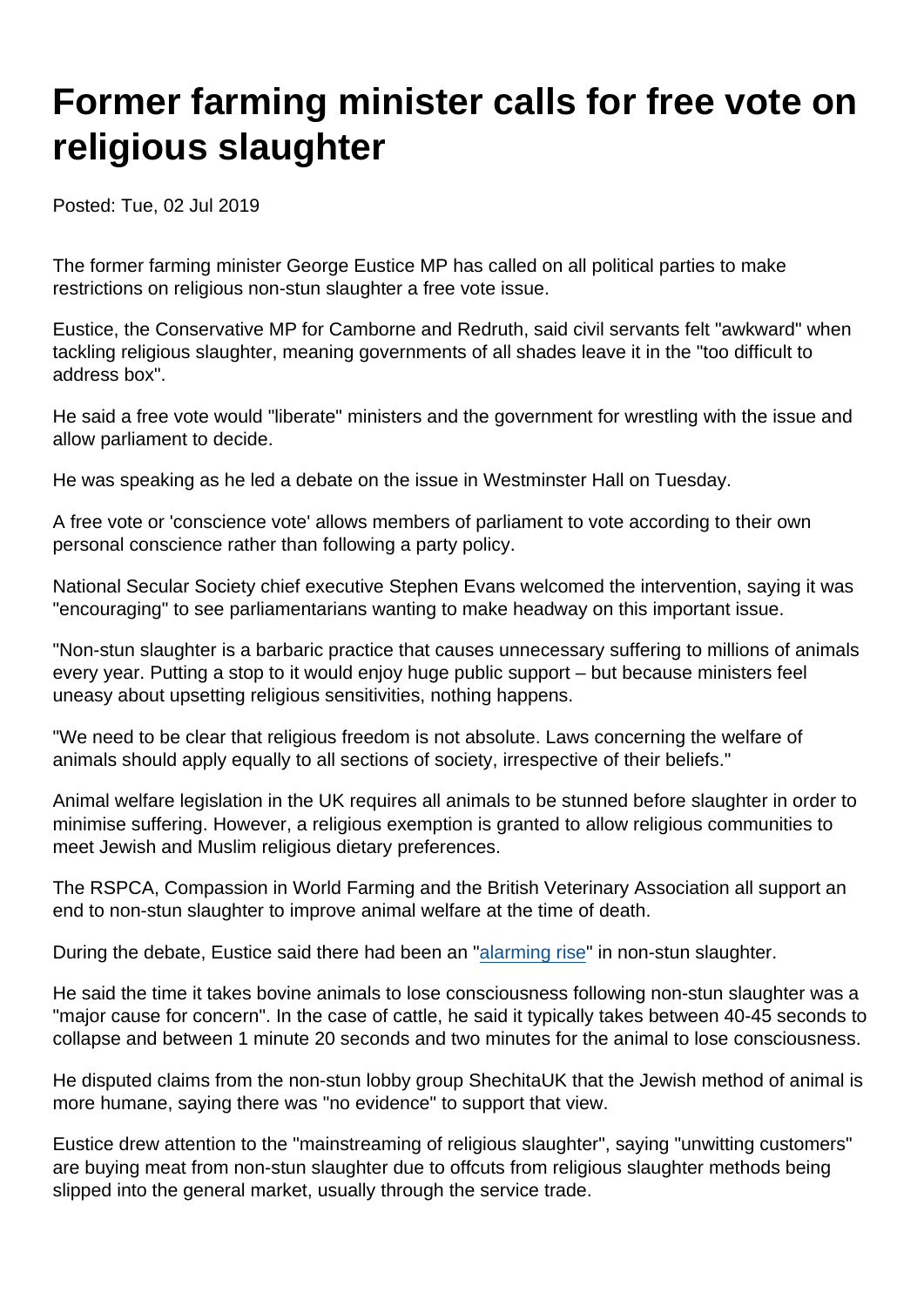To address this specific issue, he suggested the introduction of non-stun quotas for abattoirs to ensure that no more meat from non-stun slaughter is produced than necessary. This would require abattoirs to demonstrate a demand for the meat from non-stun slaughter they produce.

A similar system operates in Germany where the law makes this clear by stating that a no-stunning permit will only be granted to meet the needs of religious communities.

During the debate Eustice also questioned whether the derogation that permits non-stun slaughter was to accommodate a "religious need" or a "cultural interpretation of a religious need", noting that there are wide variations what is considered 'permissible' by religious groups.

Eustice said options to consider going forward included a ban on non-stun slaughter; the requirement that animals are stunned immediately after they are cut; and the introduction of mandatory labelling of non-stun meat.

In response food minister David Rutley said the government would "prefer" to see all animals stunned before slaughter but "respects the rights of Jews and Muslims to eat meat slaughtered in accordance with their beliefs".

He said the right to slaughter without prior stunning was an "important religious freedom" but said there was a need to balance religious freedoms with improving the welfare of animals. He said it was a "difficult juggle", but "not impossible".

The minister committed to continuing discussion and debate.

The NSS, which [campaigns](https://www.secularism.org.uk/religious-slaughter/) to end the religious exemption to animal welfare laws which allows non-stun slaughter and for clear labelling requirements while the exemption exists, briefed MPs before the debate.

In a [blog](https://www.politicshome.com/news/uk/environment/opinion/house-commons/105006/george-eustice-mp-uk-being-left-behind-other) explaining his stance on PoliticsHome, Eustice wrote that the requirement for meat from non-stun slaughter to be supplied only on the basis of religious need was "not enforceable in practice".

He added that Britain was "being left behind by other developed nations when it comes to our legislation on religious slaughter".

[Discuss on Facebook](https://www.facebook.com/NationalSecularSociety/posts/2330060573728947?__xts__[0]=68.ARArXF8EUEG7xLvkE-yG9p-Mcmcfy-NDaU6PQIy_P7Tbd0yf0xwnOyqzBY5bZoCgxJ_oybOhP6tAkBLFgPdmBBTzFlFM-O-iCqvi-5VqENDzETT1BN031tbQQEAvOeNj75G0upUzDfq1Pmk0YxBKo7tXSs-wt40oxl2Rg8dfnYVTL1CmLCaxgzDN0G171p4gI1DViVckgybw6z2AAVrAzzX_3mt8o0cQ989DYrkGjlDcyn6w3SRz7FKGUJdTATLKpqvCwC5DC51DsFxLpCg-3BAZ3s4xyrlB-7FnHN7BusQ-fl-jhgw2P1U6UQaX_XYGXeJw6_1KhkVeQ7wYbMDKnoUQBw&__tn__=-R)

## End religious non-stun slaughter

We want an end to religious exemptions from animal welfare laws.

- [Find out more](https://www.secularism.org.uk/religious-slaughter/)
- [Write to your MP](https://www.secularism.org.uk/write-to-your-mp,non-stun-religious-slaughter.html)
- [Share on What's App](whatsapp://send?text=http://www.secularism.org.uk/news/2019/07/former-farming-minister-calls-for-free-vote-on-religious-slaughter?format=pdf)
- [Share on Facebook](https://www.facebook.com/sharer/sharer.php?u=http://www.secularism.org.uk/news/2019/07/former-farming-minister-calls-for-free-vote-on-religious-slaughter?format=pdf&t=Former+farming+minister+calls+for+free+vote+on+religious+slaughter)
- [Share on Twitter](https://twitter.com/intent/tweet?url=http://www.secularism.org.uk/news/2019/07/former-farming-minister-calls-for-free-vote-on-religious-slaughter?format=pdf&text=Former+farming+minister+calls+for+free+vote+on+religious+slaughter&via=NatSecSoc)
- [Share on Email](https://www.secularism.org.uk/share.html?url=http://www.secularism.org.uk/news/2019/07/former-farming-minister-calls-for-free-vote-on-religious-slaughter?format=pdf&title=Former+farming+minister+calls+for+free+vote+on+religious+slaughter)
- [Subscribe to RSS Feed](/mnt/web-data/www/cp-nss/feeds/rss/news)

Tags: [Animal Welfare,](https://www.secularism.org.uk/news/tags/Animal+Welfare) [Halal,](https://www.secularism.org.uk/news/tags/Halal) [Kosher](https://www.secularism.org.uk/news/tags/Kosher), [Religious Slaughter](https://www.secularism.org.uk/news/tags/Religious+Slaughter)